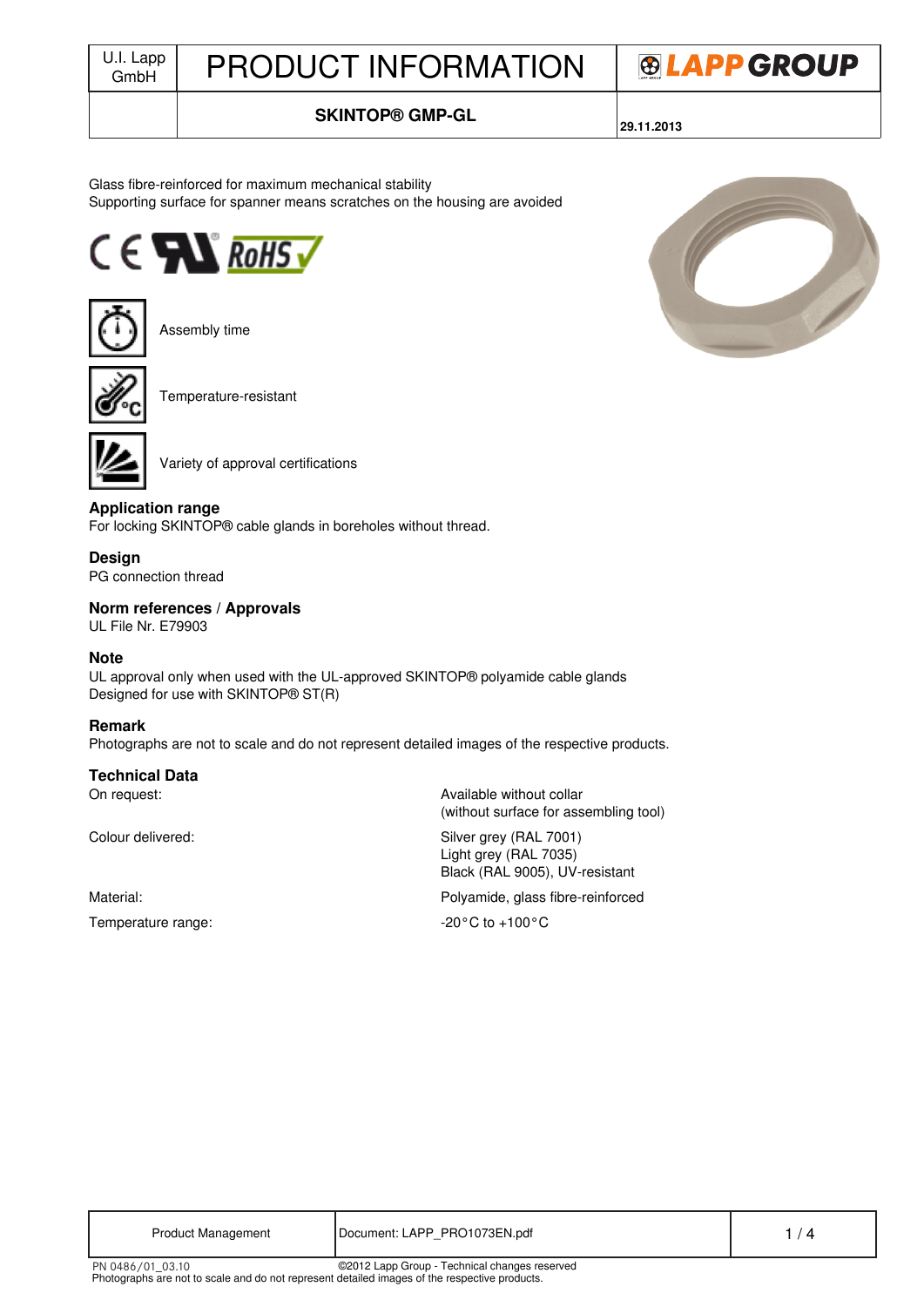|                                          | Part number                             | Article designation / size | SW (mm) |                                        |
|------------------------------------------|-----------------------------------------|----------------------------|---------|----------------------------------------|
| PN 0486/01_03.10                         |                                         |                            |         | U.I. Lapp<br>GmbH                      |
|                                          | SKINTOP® GMP-GL silver grey with collar |                            |         |                                        |
|                                          | 53019000                                | GMP-GL 7                   | 19      |                                        |
|                                          | 53019010                                | GMP-GL 9                   | 22      |                                        |
|                                          | 53019020                                | GMP-GL 11                  | 24      |                                        |
|                                          | 53019030                                | GMP-GL 13,5                | 27      |                                        |
| <b>Product Management</b>                | 53019040                                | GMP-GL 16                  | 30      |                                        |
|                                          | 53019050                                | GMP-GL 21                  | 36      |                                        |
|                                          | 53019060                                | GMP-GL 29                  | 46      |                                        |
|                                          | 53019070                                | GMP-GL 36                  | 60      |                                        |
|                                          | 53019080                                | GMP-GL 42                  | 65      |                                        |
| Document: LAPP.<br>©2012 Lapp Group -    | 53019090                                | GMP-GL 48                  | 70      | PRODUCT INFORMATION<br>SKINTOP® GMP-GL |
|                                          |                                         |                            |         |                                        |
|                                          | SKINTOP® GMP-GL black with collar       |                            |         |                                        |
|                                          | 53019200                                | GMP-GL 7                   | 19      |                                        |
|                                          | 53019210                                | GMP-GL 9                   | 22      |                                        |
|                                          | 53019220                                | GMP-GL 11                  | 24      |                                        |
| PRO1073EN.pdf                            | 53019230                                | GMP-GL 13,5                | 27      |                                        |
|                                          | 53019240                                | GMP-GL 16                  | 30      |                                        |
| Technical changes reserved               | 53019250                                | GMP-GL 21                  | 36      |                                        |
|                                          | 53019260                                | GMP-GL 29                  | 46      |                                        |
|                                          | 53019270                                | GMP-GL 36                  | 60      |                                        |
|                                          | 53019280                                | GMP-GL 42                  | 65      |                                        |
|                                          | 53019290                                | GMP-GL 48                  | 70      |                                        |
|                                          |                                         |                            |         | 29.11.2013<br>$\bigcirc$               |
|                                          | SKINTOP® GMP-GL light grey with collar  |                            |         |                                        |
|                                          | 53019001                                | GMP-GL 7                   | 19      |                                        |
|                                          | 53019011                                | GMP-GL 9                   | 22      |                                        |
|                                          | 53019021                                | GMP-GL 11                  | 24      | <b>LAPP</b>                            |
|                                          | 53019031                                | GMP-GL 13,5                | 27      |                                        |
|                                          | 53019041                                | GMP-GL 16                  | 30      |                                        |
| $\mathbf{v}$<br>$\overline{\phantom{0}}$ | 53019051                                | GMP-GL 21                  | 36      |                                        |
| $\rightarrow$                            | 53019061                                | GMP-GL 29                  | 46      |                                        |
|                                          | 53019071                                | GMP-GL 36                  | 60      | GROUP                                  |
|                                          | 53019081                                | GMP-GL 42                  | 65      |                                        |
|                                          |                                         |                            |         |                                        |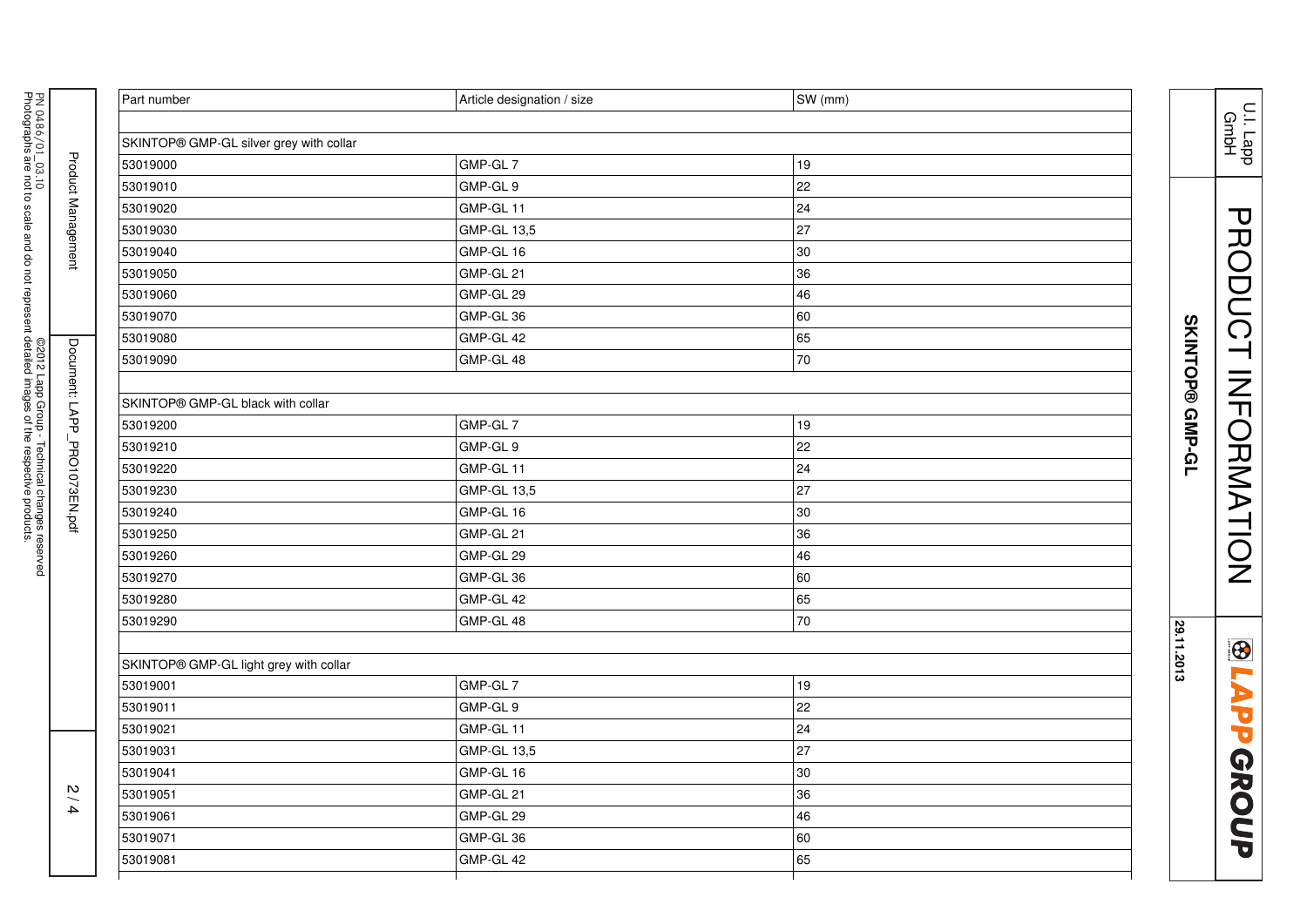|                                               |                              | Part number | Article designation / size | SW(mm)          |                 |                    |
|-----------------------------------------------|------------------------------|-------------|----------------------------|-----------------|-----------------|--------------------|
|                                               |                              | 53019091    | GMP-GL 48                  | $\overline{70}$ |                 |                    |
|                                               |                              |             |                            |                 |                 | U.I. Lapp<br>GmbH  |
| PN 0486/01_03.10                              |                              |             |                            |                 |                 |                    |
|                                               |                              |             |                            |                 |                 |                    |
|                                               |                              |             |                            |                 |                 |                    |
|                                               | <b>Product Management</b>    |             |                            |                 |                 |                    |
|                                               |                              |             |                            |                 |                 |                    |
|                                               |                              |             |                            |                 |                 |                    |
|                                               |                              |             |                            |                 |                 |                    |
|                                               |                              |             |                            |                 |                 |                    |
|                                               |                              |             |                            |                 |                 | <b>PRODUCT</b>     |
|                                               |                              |             |                            |                 |                 |                    |
|                                               |                              |             |                            |                 | SKINTOP® GMP-GL |                    |
|                                               |                              |             |                            |                 |                 |                    |
|                                               |                              |             |                            |                 |                 |                    |
| ©2012 Lapp Group - Technical changes reserved | Document: LAPP_PRO1073EN.pdf |             |                            |                 |                 |                    |
|                                               |                              |             |                            |                 |                 |                    |
|                                               |                              |             |                            |                 |                 |                    |
|                                               |                              |             |                            |                 |                 | <b>INFORMATION</b> |
|                                               |                              |             |                            |                 |                 |                    |
|                                               |                              |             |                            |                 |                 |                    |
|                                               |                              |             |                            |                 |                 |                    |
|                                               |                              |             |                            |                 |                 | $\bigcirc$         |
|                                               |                              |             |                            |                 | 29.11.2013      |                    |
|                                               |                              |             |                            |                 |                 |                    |
|                                               |                              |             |                            |                 |                 |                    |
|                                               |                              |             |                            |                 |                 |                    |
|                                               |                              |             |                            |                 |                 |                    |
|                                               | 3/4                          |             |                            |                 |                 |                    |
|                                               |                              |             |                            |                 |                 |                    |
|                                               |                              |             |                            |                 |                 | <b>LAPP GROUP</b>  |
|                                               |                              |             |                            |                 |                 |                    |
|                                               |                              |             |                            |                 |                 |                    |